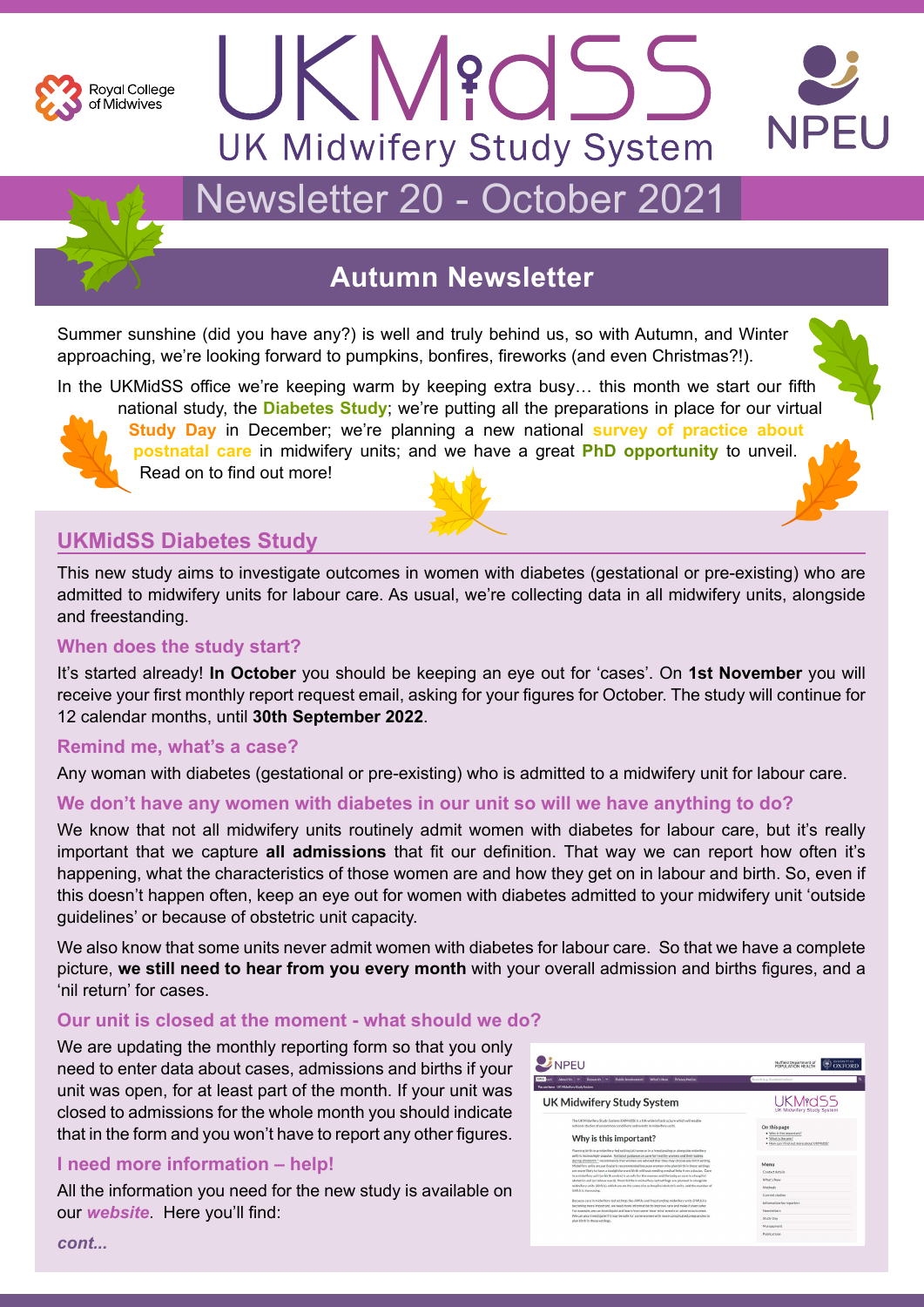#### *Webinars and study guide*

The first Diabetes Study webinar gives you an overview of UKMidSS and previous studies, as well as useful information about the Diabetes Study and how to submit a monthly report. The second webinar, coming soon, will show you how to complete data entry for cases and controls. The study guide summarises the information in the webinars, briefly describing how to identify cases and controls and how to enter data.

#### *Summary protocol*

The study protocol describes the background, research question and objectives of the study, as well as relevant dates.

#### *OpenClinica*

OpenClinica is our data entry system. For this study, we're moving to a new upgraded version which should make the data entry process more straightforward! The data entry process is similar, but you will need new log-in details. If you haven't received them by November 1st, or you are experiencing issues with the log-in, please get in touch.

|          | OpenClinica                   |
|----------|-------------------------------|
| $\Omega$ | Username or email             |
| $\theta$ | Password                      |
|          | Don't remember your password? |
|          | LOG IN >                      |

#### *White UKMidSS folder*

There should be a white UKMidSS folder in each midwifery unit with information about our previous and current studies. This folder should also contain your 'case log' (see below). If your unit doesn't have a folder, please get in touch ASAP and we'll send you one.

#### *Case log*

Your case log is a really useful tool to help you keep track of your cases and controls and guard against reporting and entering data about the same woman twice. Download the case log from our website, and keep it in your UKMidSS folder. As the case log contains personal identifiable information, it should be stored in a locked cabinet and destroyed at the end of the study. We'll get in touch to let you know when.

| NPEU<br><b>UK Midwifery Study System</b> |               |               |                  |  |  |
|------------------------------------------|---------------|---------------|------------------|--|--|
| Case ID                                  | Date reported | Case details* | Control details* |  |  |
|                                          |               |               |                  |  |  |
|                                          |               |               |                  |  |  |
|                                          |               |               |                  |  |  |
|                                          |               |               |                  |  |  |
|                                          |               |               |                  |  |  |
|                                          |               |               |                  |  |  |
|                                          |               |               |                  |  |  |
|                                          |               |               |                  |  |  |

**Finally,** Alessandra, our Research Midwife, is available for any extra training or support you might need. Just email us at *[ukmidss@npeu.ox.ac.uk](mailto:ukmidss%40npeu.ox.ac.uk?subject=)*

# **New survey of practice – coming in the New Year!**

MSc student midwife Imogen Graham, from Oxford Brookes University, is working with us on a project funded by the *[NIHR Policy Research Unit in Maternal and Neonatal Health and Care](mailto:www.npeu.ox.ac.uk/pru-mnhc?subject=)*. The aim is to describe the scope of postnatal services provided by midwifery units across the UK, both before and since the pandemic, with the aim of informing service and good practice guidance development.



### **What does the project involve?**

We'll be circulating a brief survey of practice to all UKMidSS reporters in freestanding and alongside midwifery units in early 2022. Please look out for the email invitation in the New Year.

**A few words from Immy about her project…**



*I am excited to gather this data about postnatal care – an area which needs more research so we can provide the best care possible for mums and their new families.* "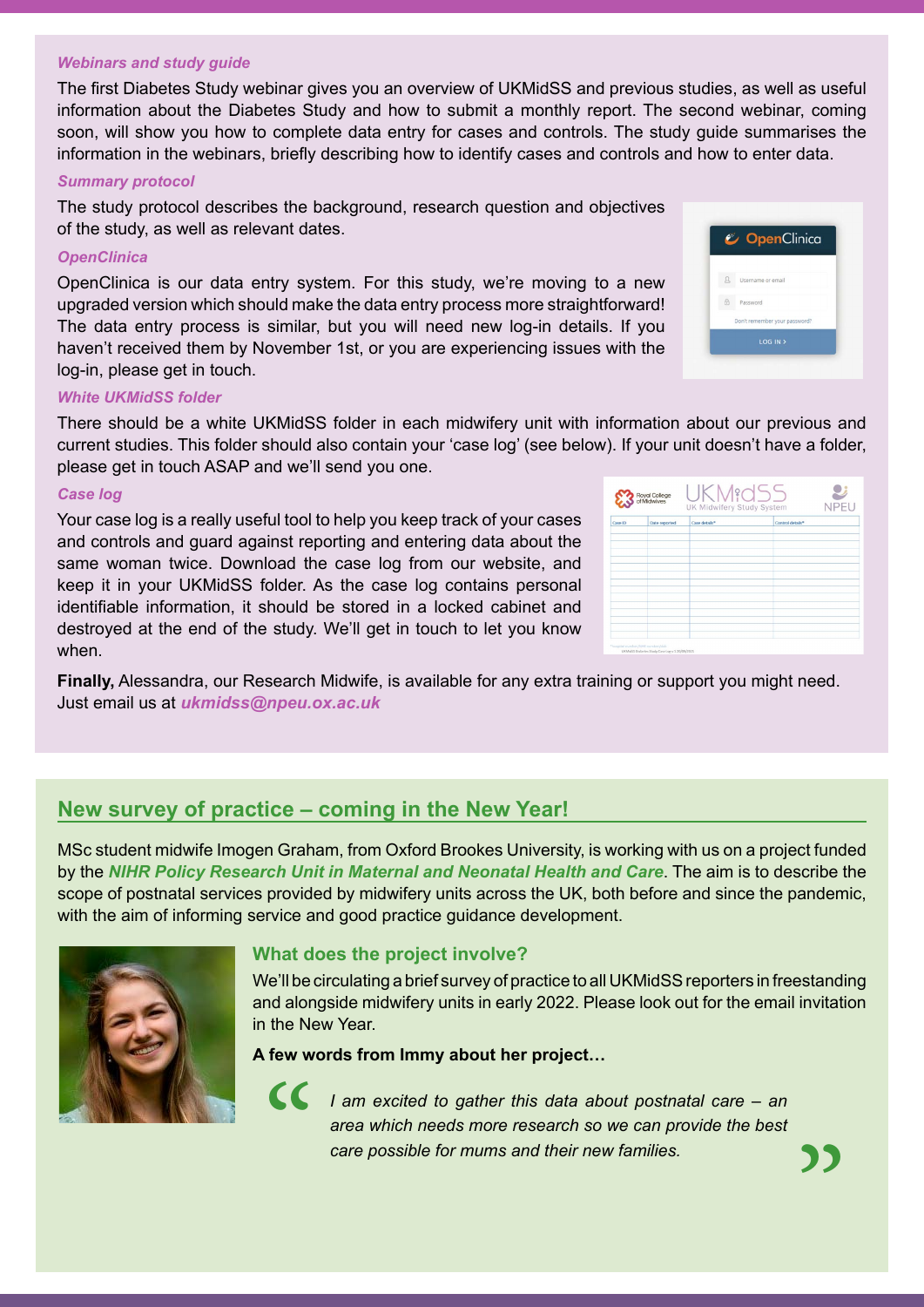# **Study day - registration now open!**

We are really looking forward to virtually meeting you at our UKMidSS Study day on 8th December.

Our exciting programme includes updates and results from UKMidSS studies, and some great speakers including:

**Jacqueline Dunkley-Bent,** Chief Midwifery Officer, NHS England

**Zenab Barry,** Chair of National Maternity Voices

**Benash Nazmeen,** Specialist Cultural Liaison Midwife, Bolton NHS Foundation Trust

**Nicki Burnett,** Chair of Kernow Maternity Voices Partnership

**Julia Sanders,** Professor of Clinical Nursing & Midwifery, Cardiff University and UKMidSS Steering Group member



For the first time we also have a poster session, with submissions from UKMidSS reporters (see below).

If you're are not able to attend on the day, or for the whole day, by registering you will be able to access the recordings for a month after the event.

This year, there is a small fee of £10 to contribute towards the extra costs associated with holding the event online. We absolutely **do not** want the registration fee to be a barrier to any UKMidSS reporters who would otherwise be able to attend. If this is the case for you, please let us know and we will pass your request for a fee waiver to the Head of UKMidSS for consideration.

You should have now received a link to register for our study day. We recommend that you use Chrome or Firefox to access the booking website, as some reporters are experiencing problems with Explorer! If you haven't received an email with the link to the study day booking page, please get in touch with us by emailing *[UKMidSS\\_events@ndph.ox.ac.uk](mailto:UKMidSS_events%40ndph.ox.ac.uk?subject=)*!

### **Shortlisted poster abstracts**

The theme of our Study Day poster session will be "Positive practice points from the pandemic". The four abstracts selected for presentation were submitted by: **Maryanne Bray**, The Midwifery Led Birth Unit, Cardiff; **Theresa Gnani**, St Michael's Midwifery Unit, Bristol; **Katherine Robinson**, The Home from Home Unit, Belfast; and **Laura Walton**, Oasis Birth Centre, Orpington. We are very excited to hear more about your projects on the day!

A big thank you to everyone who took time to submit an abstract!



**Maryanne Bray** of labour



**Teresa Gnani**  Introduction of practice education facilitators during the pandemic



**Katherine Robinson** The impact of place of birth on outcomes of women suitable for AMLU care who have meconium stained liquor in labour



**Laura Walton** Supporting primiparous